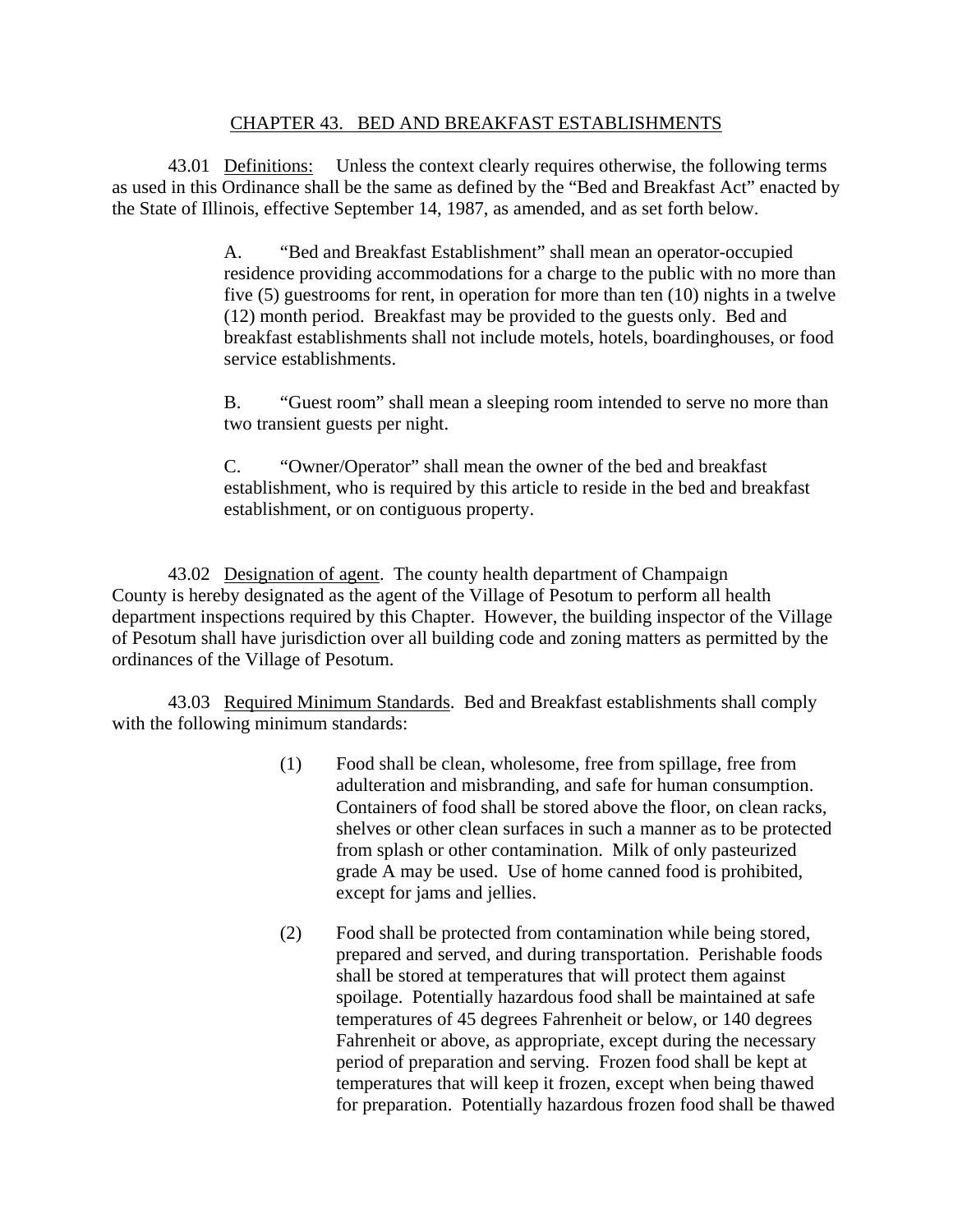at refrigeration temperatures or below, quick-thawed as part of the cooking process, or thawed by another method approved by the local health department. An indicating thermometer shall be located in each refrigerator. Raw fruit and vegetables shall be washed thoroughly before use. Stuffings, poultry, and pork products shall be cooked to heat all parts of the food at least 165 degrees Fahrenheit before being served. Salads made of meat, poultry, potatoes, fish, shellfish, or eggs and other potentially hazardous prepared food, shall be prepared from chilled products with a minimum of manual contact. Portions of food once chilled to an individual may not be served again. Live animals shall be excluded from food preparation areas.

- (3) No person knowingly infected with a communicable disease that may be transmitted by food handling may work in a bed and breakfast establishment. If the bed and breakfast operator suspects that any employee, family member or the operator himself has a communicable disease, the operator shall notify the county health department immediately.
- (4) All operators shall be certified. Certification shall be achieved as required by successfully completing an examination by the county health department as described in the current edition of the State of Illinois Food Service Rules and Regulations.
- (5) Persons preparing or serving food or washing utensils shall wear clean outer garments and maintain a high degree of personal cleanliness. They shall wash their hands thoroughly before starting work and as often as necessary while working to remove soil and contaminants. After visiting a toilet room, persons shall wash their hands thoroughly in a lavatory but never in the kitchen sink.
- (6) Tobacco may not be used in any form while preparing or serving food.
- (7) Utensils shall be kept clean and in good repair. Multiuse eating and drinking utensils shall be thoroughly cleaned after each use. Facilities needed for the operations of washing, rinsing and sanitizing shall be provided. Pots, pans and other utensils used in the preparation and serving of food or drink and all food storage utensils shall be thoroughly cleaned after each use. Cooking surfaces of equipment, if any, shall be cleaned at least once each day. Nonfood contact surfaces of equipment shall be cleaned at intervals that will keep them in a clean and sanitary condition. Residential sinks and home-styled mechanical dishwashing machines are acceptable facilities for washing multiuse eating and drinking utensils. Immediately following either manual or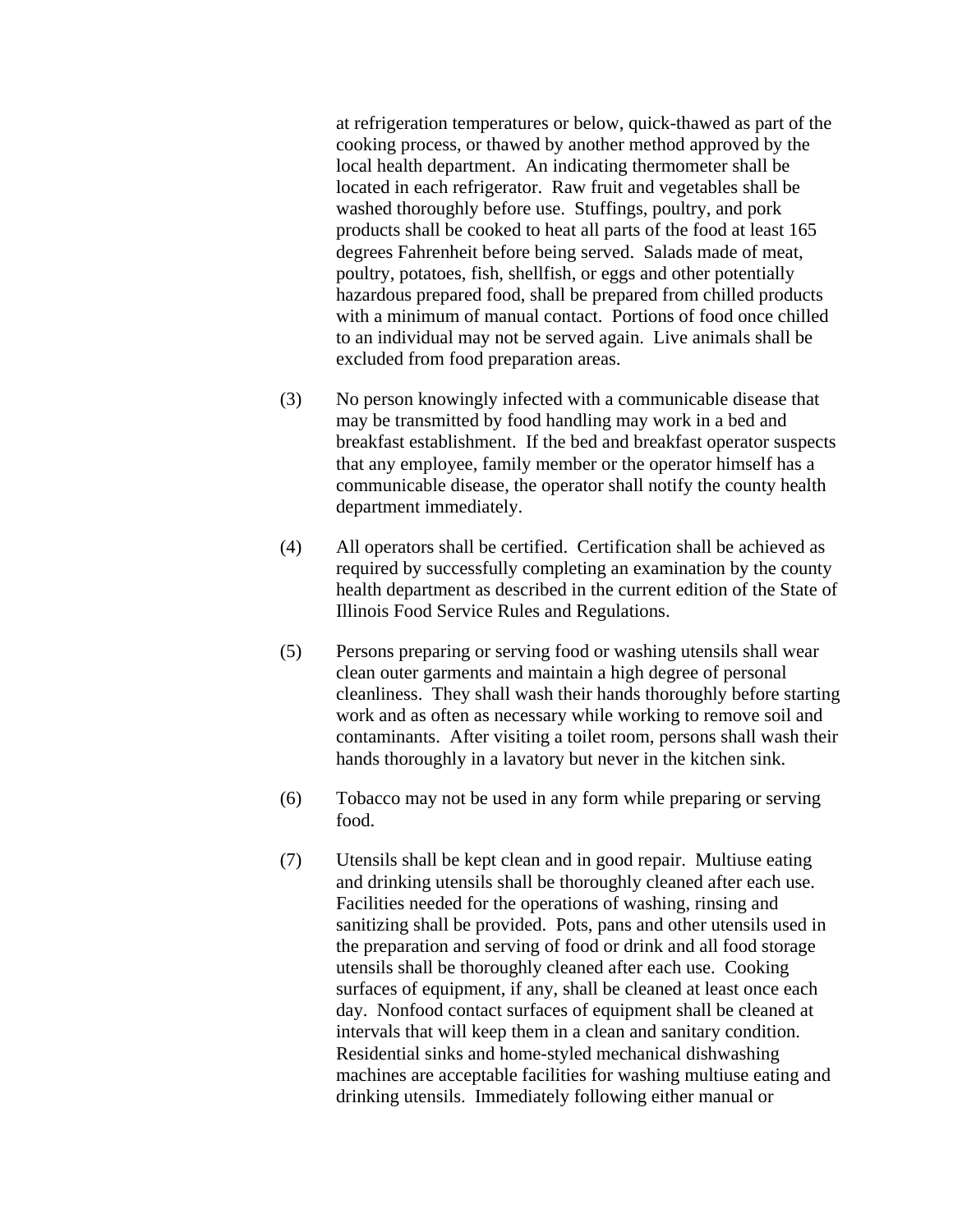mechanical washing of eating or drinking utensils, and pots, pans and other cooking utensils, these utensils shall be effectively sanitized by being submerged in a hypochlorite solution with a chlorine concentration continuously maintained in 100 parts per million, or another approved sanitizing solution which shall be used at the concentration tested and approved by the local health department. Dishpans may be used to accomplish the final sanitizing rinse. The reuse of single-service utensils is prohibited.

43.04 Linen and Towels. Each person who is provided accommodations shall be provided individual soap and clean individual bath cloths and towels. Clean bed linens in good repair shall be provided for each guest who is provided accommodations and shall be changed between guests and as often as necessary. Clean linens shall be stored and handled in a sanitary manner.

43.05 Additional Building Standards. Bed and Breakfast establishments shall meet the state fire marshal's requirements for one-family and two-family dwellings. In addition, the following standards shall be required:

- (1) Manual extinguishing equipment shall be provided on each floor in accordance with National Fire Protection Association (NFPA) 10 Standards for the Installation of Portable Fire Extinguishers.
- (2) All combustibles or flammable liquids shall be stored in approved metal containers. No combustible storage shall be in or under stairways.
- (3) All trash containers shall be metal.
- (4) No cooking facilities shall be permitted in guestrooms.
- (5) All hallways and stairways shall be adequately lighted.
- (6) No portable heating devices shall be permitted in guestrooms.
- (7) The operator shall submit a floor plan of the Bed and Breakfast establishment to the local fire department.

43.06 Insurance. The Bed and Breakfast establishment shall provide proof of adequate liability insurance as required by the Village of Pesotum.

 43.07 License Required: No person shall operate a Bed and Breakfast establishment in the Village of Pesotum without first obtaining a license.

> A. Applications: Applications for licenses shall be made to the Village President in writing and signed by the Applicant, on forms provided by the Village of Pesotum. The Application shall be verified by oath or by affidavit. No license shall be issued until there is presented to the Village President a